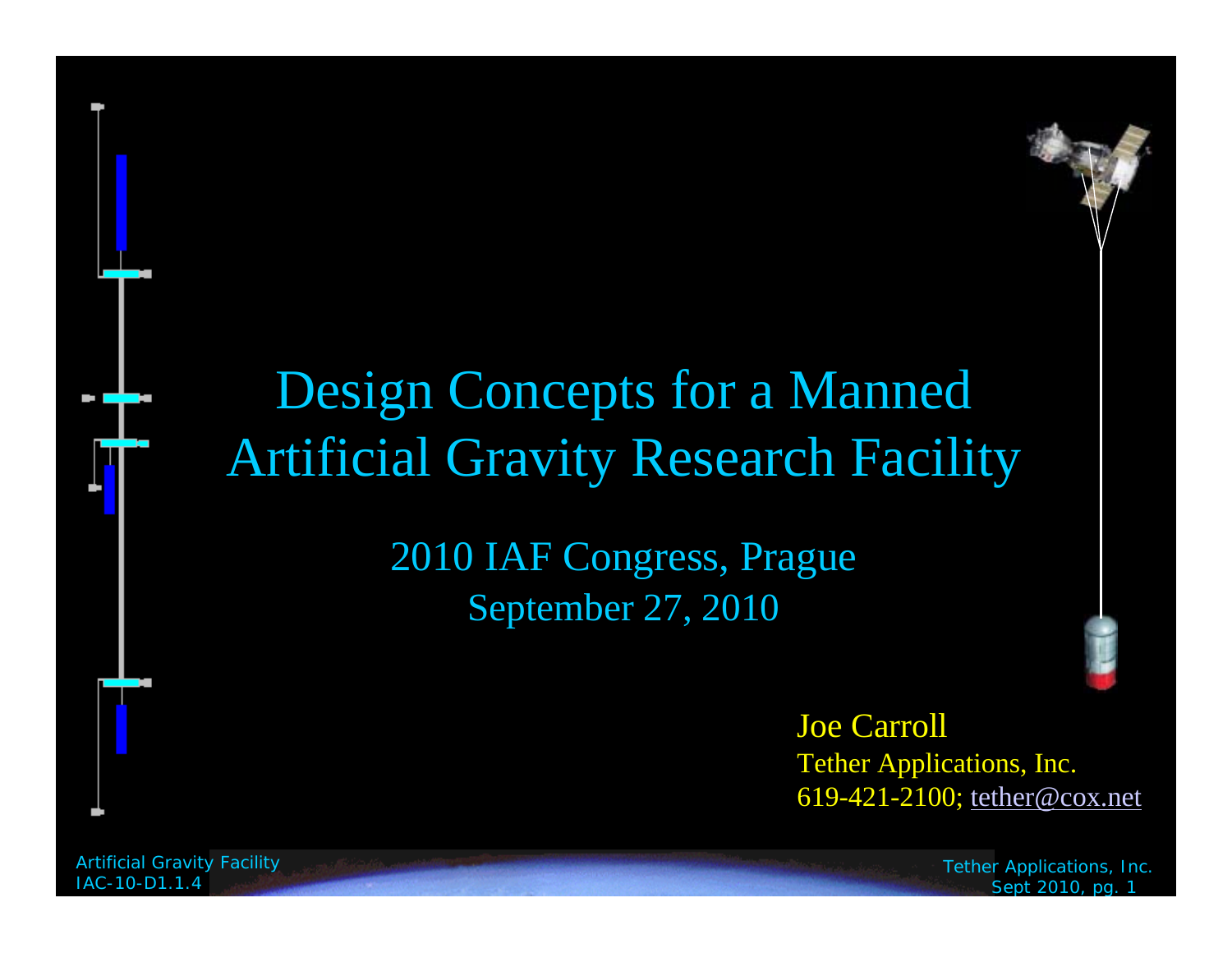## Possible Goals for Artificial Gravity Facility

- Focus on the overall effects of long-term hypogravity
- Allow realistic planning for Moon & Mars settlements
	- Facility can address questions like:
		- **1.** Can people stay healthy for years—and years later?
		- **2.** Can mice and monkeys reproduce normally?
		- **3.** Can monkeys raised in low gravity adapt to earth?
		- **4.** What plants may be useful for food production?
		- **5.** Does hypogravity allow advances in basic biology?

Facility can also resolve nearer-term issues like:

- **6.** How much gravity to use in cruise to and from Mars
- **7.** How much gravity to use on-station near NEOs
- **8.** What spin rates and designs are desired for cruise
- **9.** What gravity countermeasures may still be needed

*Artificial Gravity Facility IAC-10-D1.1.4*

Moon

**Mars**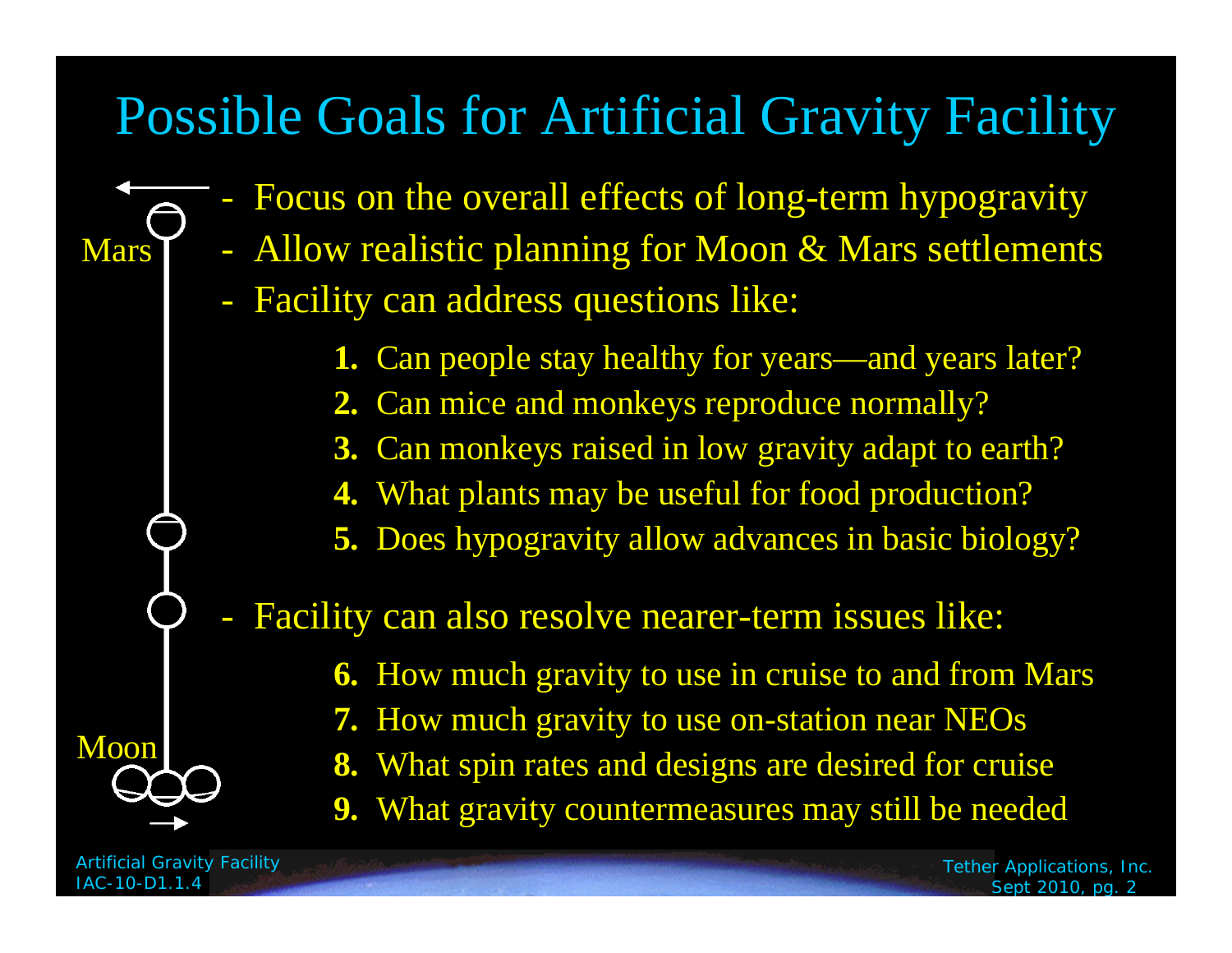## Why 0.06 Gee, and not Just Moon and Mars?

1. It's the next **~**1**/**e step, after Earth—Mars—Moon - This makes it a useful step for fundamental bio studies - Nobody knows what levels trigger gravity responses 2. It may be the lowest level allowing intuitive behavior - Sitting, using a desk, hygiene, even rolling over in bed - It may not require days of accommodation—or may aid it - It may be popular with tourists, or for unique exercises 3. It's also good if you want some gravity, but not much - Plant growth tests; satellite assembly, etc. 4. Finally, it's very easy to add: same hardware, etc. Mars Moon 0.06g CM

*Artificial Gravity Facility IAC-10-D1.1.4*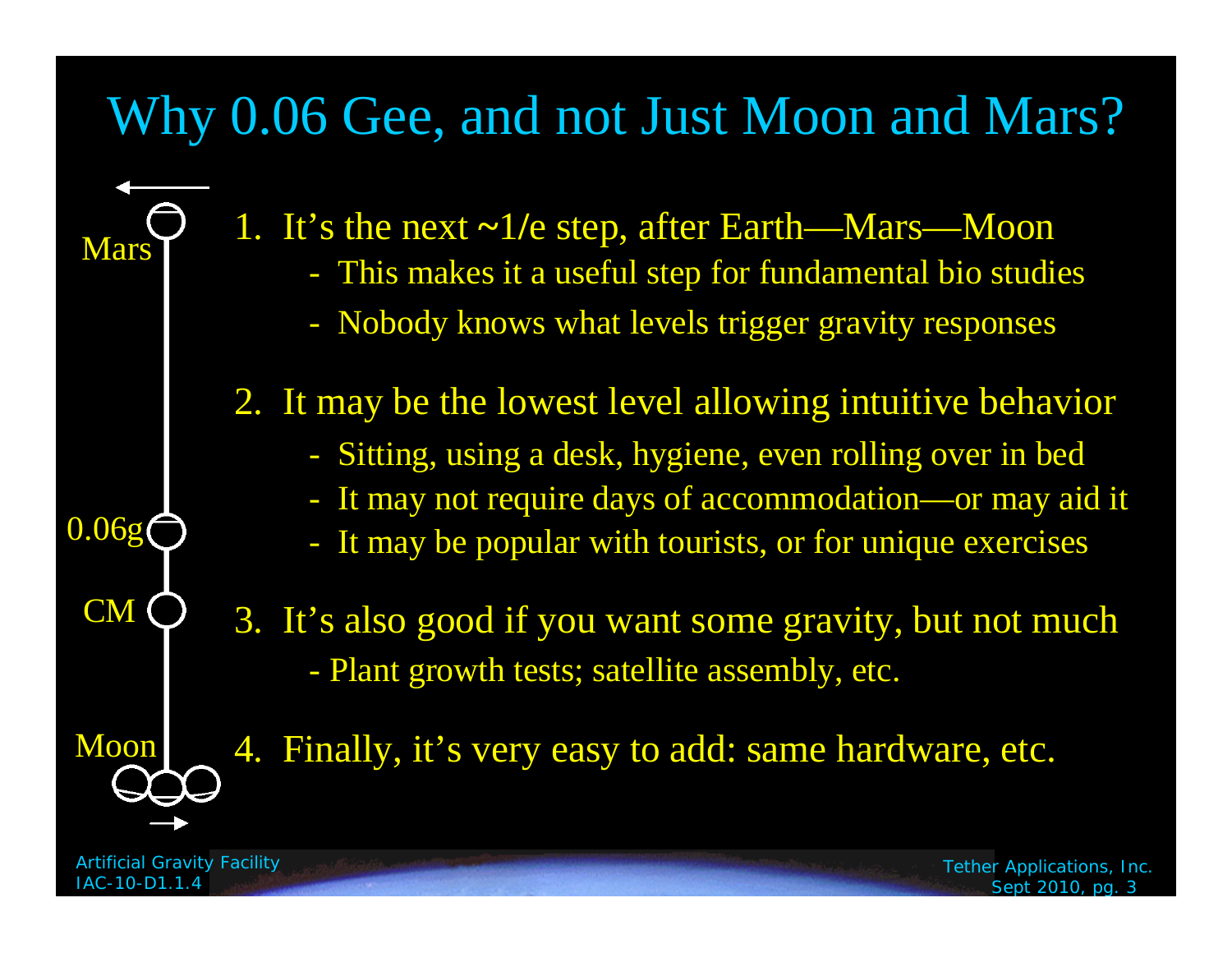# Basic Moon/Mars Dumbbell Concept

0.06g node CM Moonnode

**Mars** 

node

#### A Key Challenge:

We really don't know what rotation rates are reasonable, since ground-based rotating rooms have *very* different effects. We need better tests of rotation & Coriolis susceptibility for these facilities. Until then, we should consider a variety of lengths *and designs*:

#### 4 Options for Radial Structure:

|                                                   |                                         | Spin rate Length Radial structure Key length-limiters:           |
|---------------------------------------------------|-----------------------------------------|------------------------------------------------------------------|
|                                                   |                                         | $>2.0$ rpm $< 120m$ Rigid modules Mass of radial modules         |
|                                                   |                                         | $>0.8$ rpm $\leq 760$ m Airbeam tunnels Tunnel area, impact risk |
|                                                   | $>0.55$ rpm $< 1.6$ km Tunnels + cables | Area; post-cut perigees                                          |
| $>0.25$ rpm $\langle 8 \text{ km} \rangle$ Cables |                                         | Cable mass; node "                                               |

*Artificial Gravity Facility IAC-10-D1.1.4*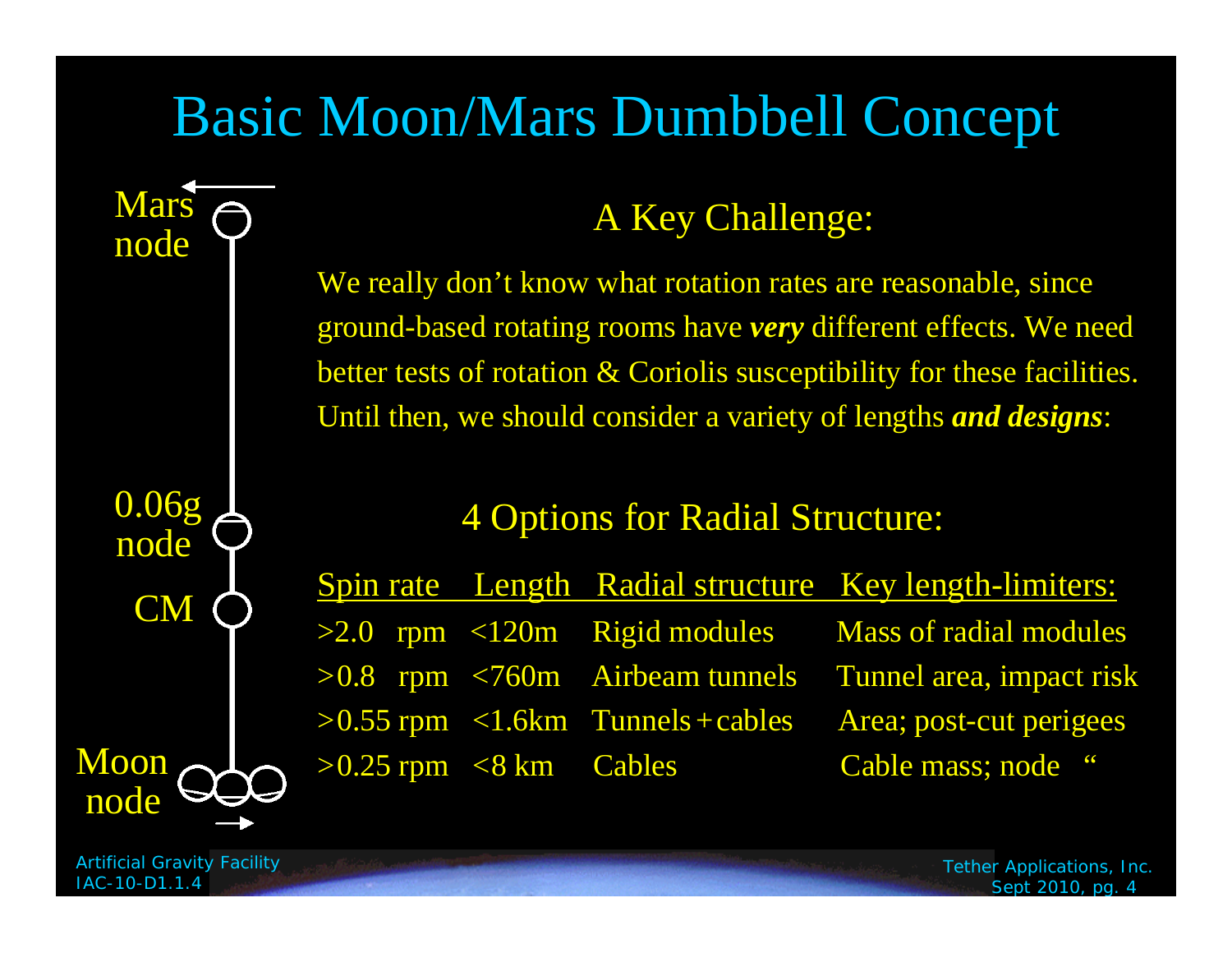## Radial Structure Options vs Length

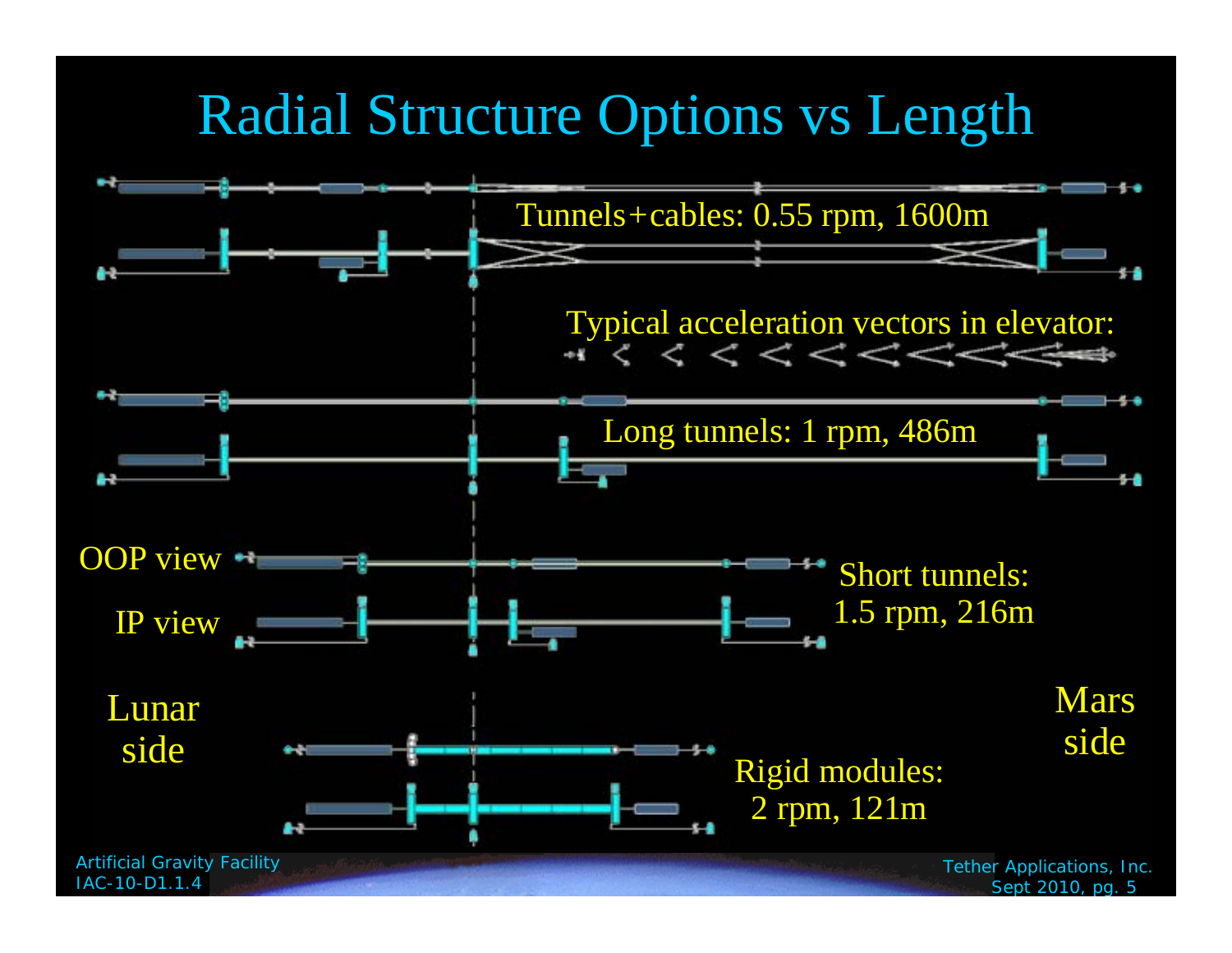# Some Cabin Layout Options



*Sept 2010, pg. 6*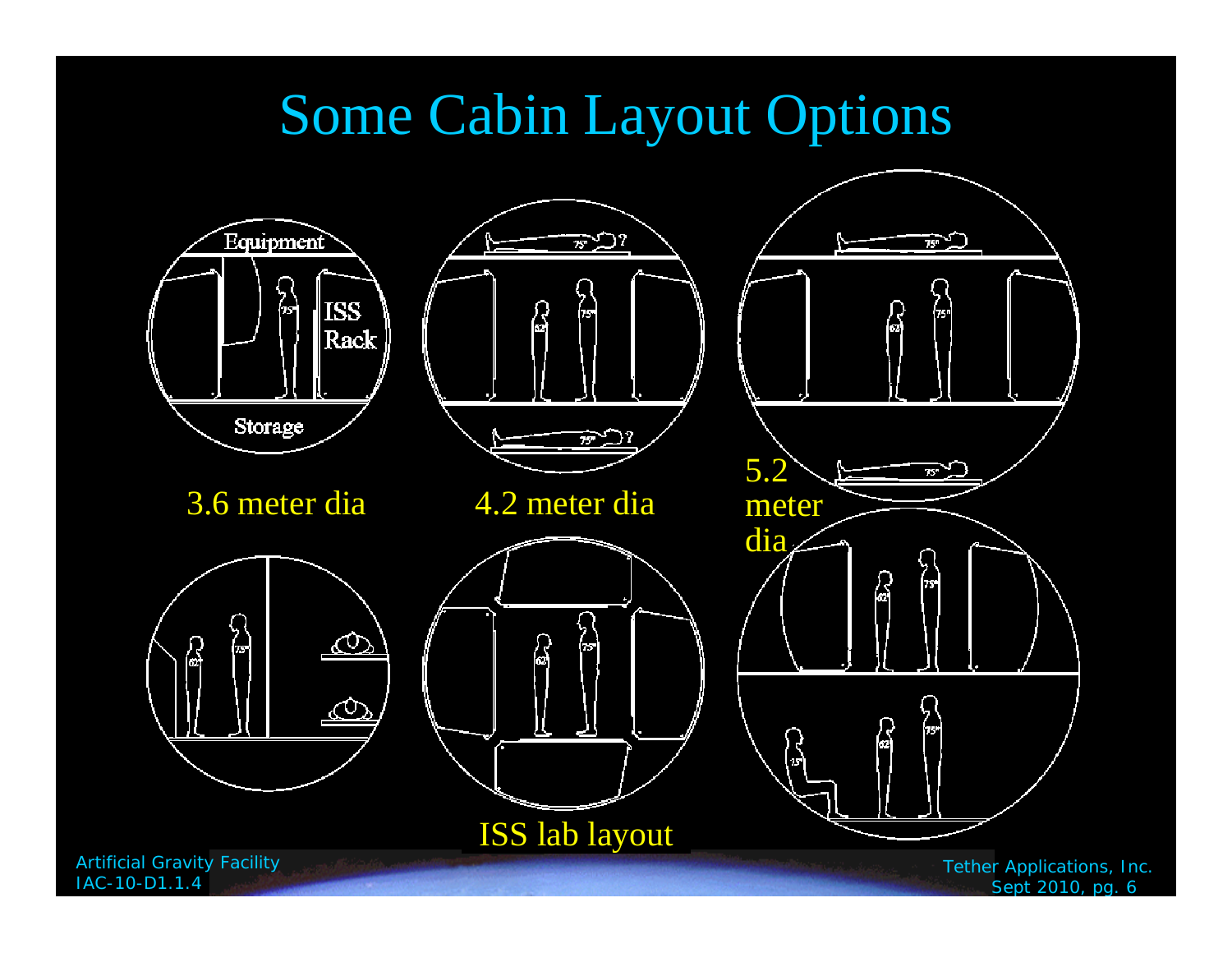# Falcon 9 Cabin Compared to 737-600



3.5 x 18m 737-600 cabin

*Artificial Gravity Facility IAC-10-D1.1.4*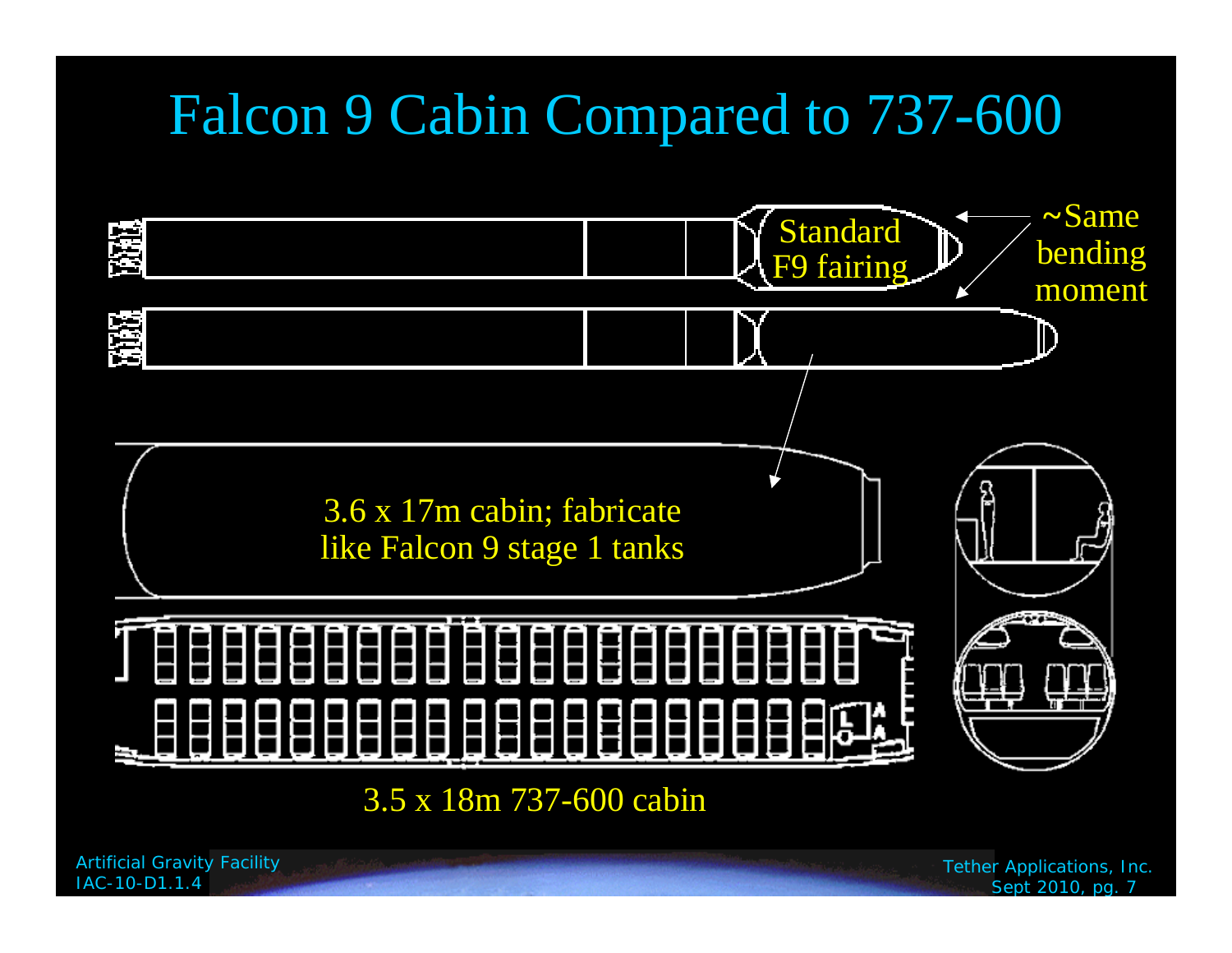# Airbeam Tunnels for Radial Structure



#### Inflatable airbeams

- Vectran fiber in flexible matrix
- Damage tolerant; easy to customize
- Two people can carry beam at left

#### Tunnel stowage

- Fold deflated beam in half & roll up
- -Keeps rigid end fixtures on outside:



*Artificial Gravity Facility IAC-10-D1.1.4*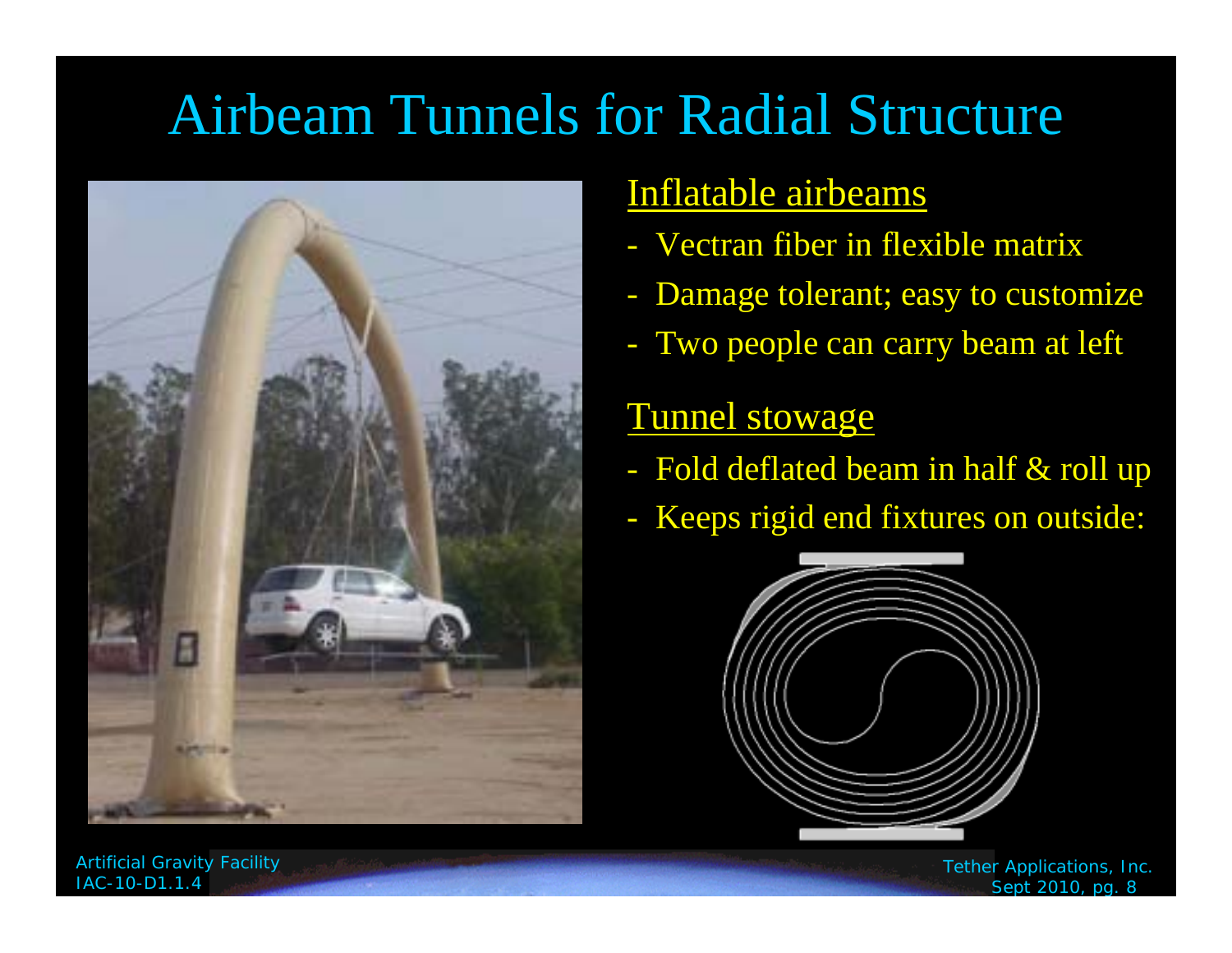## Five Stages of Facility Development

### **#** cabins and key new operations

- 0 Tether manned capsules to spent boosters for tests
- Launch 1 cabin, berth capsule, spin up with booster
- 3 Launch 2 more cabins; join; use any counterweight
- 6 Launch 3 more cabins **+** tunnels; join to lunar node
- 14 Launch 8 more cabins, despin; attach; & spin up
- The first 3 stages are developmental precursors
- A final decision on radial structure is needed by stage 4
- Stage 5 requires 8 more cabins; do only when needed

*Artificial Gravity Facility IAC-10-D1.1.4*

Moon

Mars<sup>1</sup>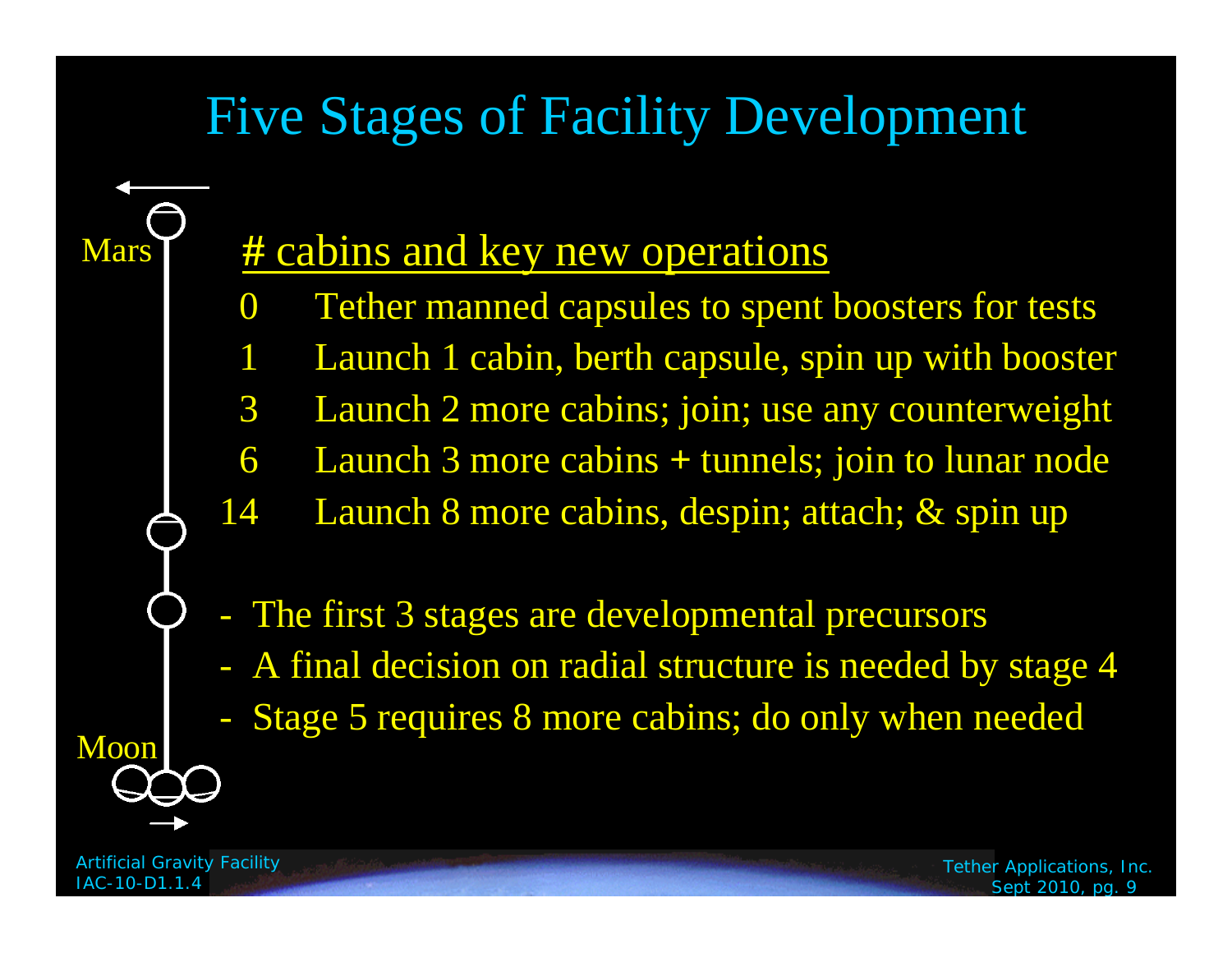### Stage 1: Gemini-like Tether Tests

- After MECO, pay out tether from booster to Soyuz
- Can be done during phasing, on any flight(s) to ISS
- Spin up w**/**pulsed posigrade burns during phasing
- Kite bridle on manned end can stabilize its attitude
- Like Gemini XI test, but longer tether & faster spin
- 150m from CM, 0.6-1 rpm gives 0.06-0.16 gee
- Release spent booster when it is moving backward
- Boost in south & release in north, to deorbit booster

*Artificial Gravity Facility IAC-10-D1.1.4*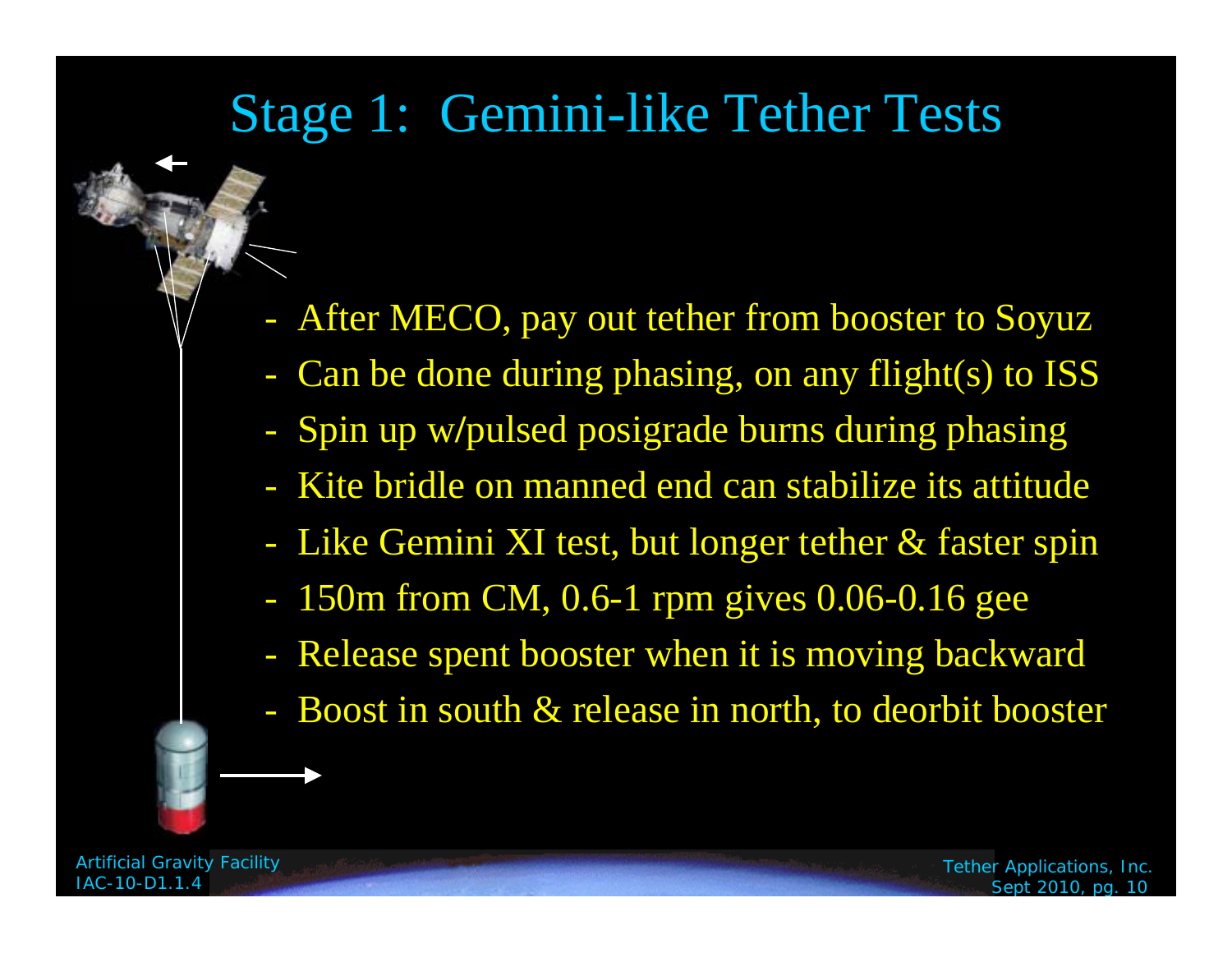# Stages 2-4: Evolution



Stage 2: 1 cabin

- 1 cabin **+** spent booster
- -Can test trapeze capture

Stage 3: 3 cabins - Attach 2 more cabins

#### Stage 4: full assembly

- Launch 3 cabins **+** tunnels
- Join 6 cabins w**/**tunnels
- -Deploy tunnels 1 by 1
- -Inflate slightly to deploy
- -Spin up from Mars end

*Artificial Gravity Facility IAC-10-D1.1.4*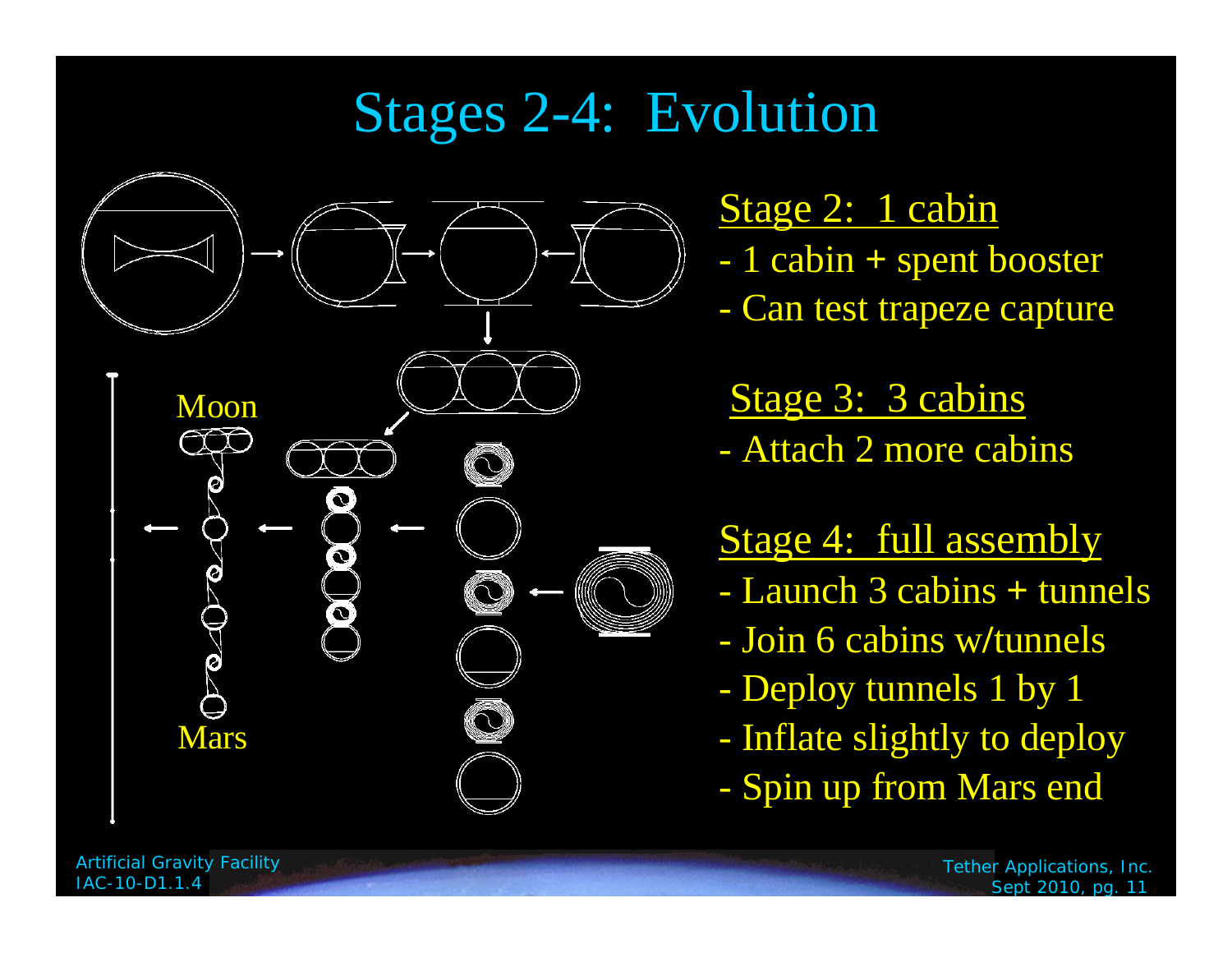# Stage 5: Facility Expansion



### Expansion sequence:

- Launch **8** new cabins
- Assemble lunar pairs
- Despin (or slow down?)
- Capture & berth cabins
- Spin facility up again
- Adjust ballast, to balance
- 

*Artificial Gravity Facility*

*IAC-10-D1.1.4*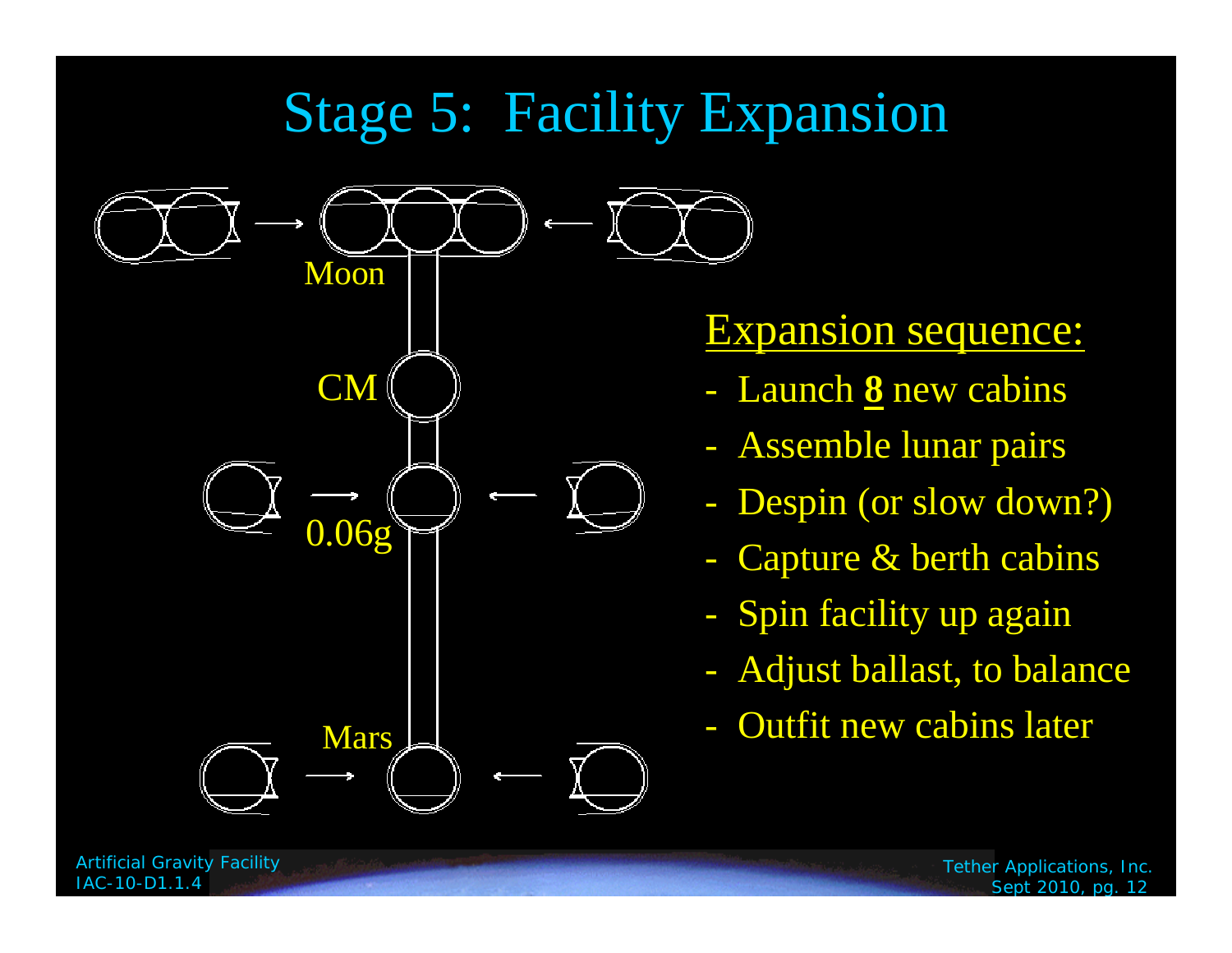# Two Operational Derivatives



*Artificial Gravity Facility*

*IAC-10-D1.1.4*

#### Spinning exploration cruise stage:

- Uses spent departure stage as ballast
- Can retain stage through maneuvers
- Tether cut: lose gravity, not mission

#### High-deltaV spinning LEO sling:

- 2-3.4 km/sec above *and* below V<sub>LEO</sub>
- Similar trapeze accelerations (0.5-1g)
- Low capture altitude, for soft reentry
- Shown: 1.2 km/s  $\Delta V$ ; 290 km tether (to scale with earth)

*Tether Applications, Inc. Sept 2010, pg. 13*

Laundre (Tether is to scale with earth)